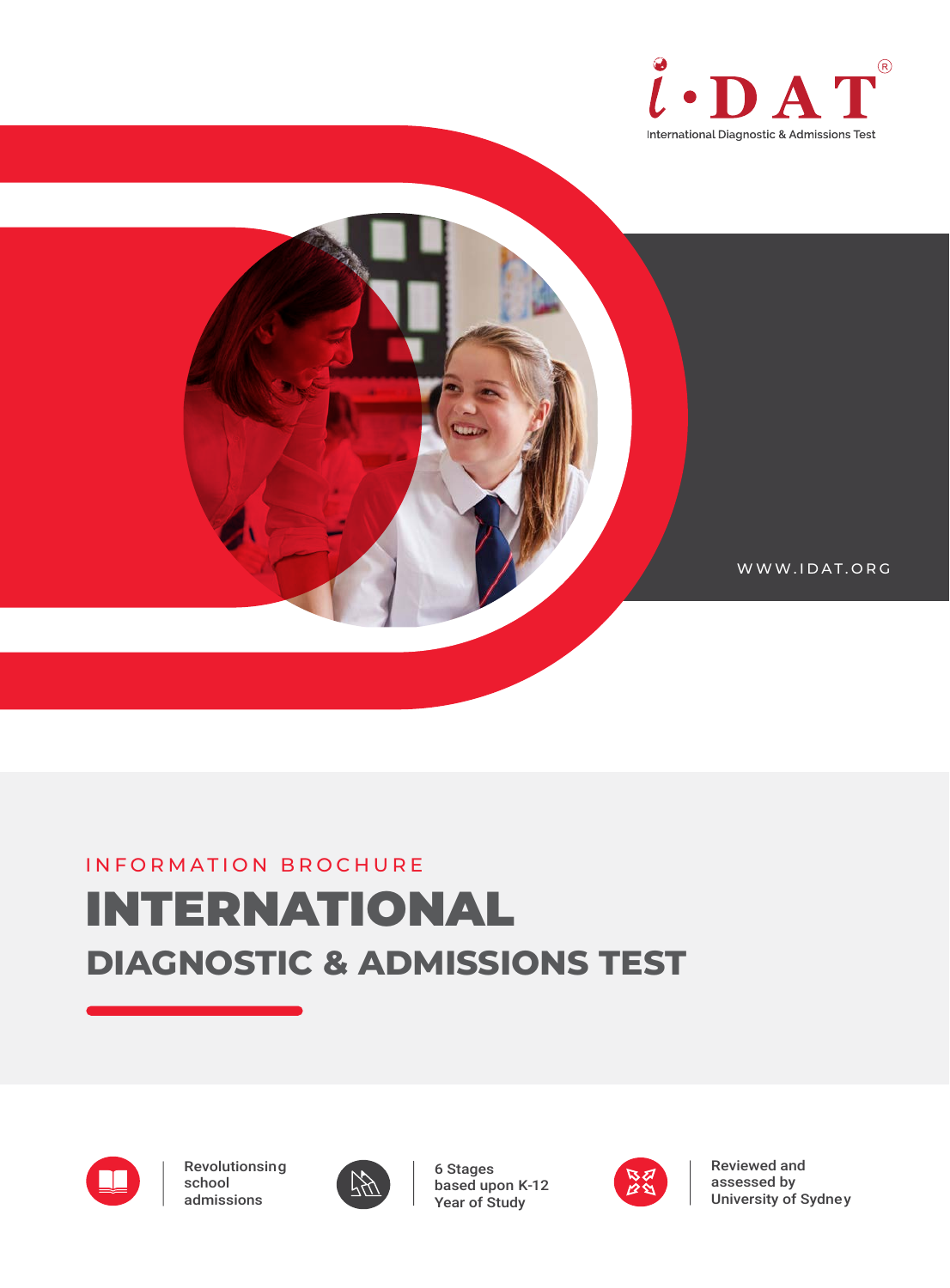# External **Quality Review**





The International Diagnostic and Admissions Test (IDAT) is a revolutionary global test for students of all ages from around the world. As education becomes more and more international and students are global citizens whose educational experiences are not limited by location, IDAT is here to help schools create a profile of the academic skills, character attributes, and student attitudes to learning and life. With this comprehensive look into WHO a student really is, IDAT is here to help the right students find the right school and to help each child achieve their own potential.

The IDAT has 6 stages of testing covering all years from primary to senior high school, with a curriculum developed by cross mapping the British, American, Canadian (Ontario), and Australian curricula to find common outcomes and standards of achievement.



### Excellence, fairness and reliability in diagnostic and admissions testing for students across the globe.

### Strict security guarantees the fairness of the exam

The Sydney University Centre for Educational Measurement and Assessment conducted a review and assessment of the mathematics and English tests for the International Diagnostic & Admissions Test in June 2020 to determine if the templated questions assessed the outcomes as set out in the IDAT Curriculum.

In a global world, where it is difficult to verify local transcripts and know students' knowledge base from previous schooling, the security and validity for an external test are paramount. With this in mind, the IDAT has adopted high-level facial recognition ID for the duration of the test. The student signed on to take the test (and verified with passports) MUST be the student sitting in front of the computer screen for the duration of the test.

The test can only be completed in a fully-proctored environment. The results and interview can be viewed in a one-time use window on the IDAT website given to up to three schools within six months of the test and verified through password and entry criteria. Every precaution has been taken for the test to be valid and fair and the results to be secure and accurate.



### English

## Mathematics Global knowledge Character

The IDAT tests English and ESL, mathematics, logic, and a general knowledge component for which students can study and prepare for. In addition to this, there is a character portrait of the student, showing their priorities when it comes to principles, values, self-determination and independence. Not only can a potential or new school get a benchmark of where the student is at compared to global curricula, but they can also get to know the student by watching the video interview conducted with state-of-the-art avatar technology. Each student is interviewed and recorded talking to a digital avatar that 'gets to know' the student.



## The IDAT tests English and ESL, mathematics, logic, and a general knowledge component for which students can study and prepare for.

Reading & Writing

The English curriculum for IDAT assesses grammar, vocabulary, punctuation, phonics and spelling through multiple-choice questions. The writing is conducted using a keyboard with students needing to demonstrate comprehensive English skills, text type knowledge, sentence creation and variance and appropriate register, as required of the tasks. The reading texts, as appropriate to age and grade level, require students to identify themes, details, characters, literary devices and understanding.

Speaking & Listening

The speaking and listening are assessed in an innovative method. IDAT simulates a real classroom and social environment in having students conduct a conversation with an avatar. Listening comprehension is based on students' abilities to understand questions, listen to the avatar tell stories and recount details of what is understood. The speaking element requires students to respond to relevant questions for schools to get to know a student through extended speeches which tell narratives, express points of view and show critical thought.





Students will complete between 14- 26 multiple-choice math problems. They will have 2-3 questions per type of math listed on the outline of the Stage test. The test includes algebra, geometry, measurement, statistics, equations, etc., and the test comprehensively examines students' mathematical knowledge and problem-solving skills. For questions requiring a calculator, the calculator will appear on the screen for students to use.

The character test is a positive experience for students as they self-assess their attitudes, appetites and aptitudes in communication, creative thinking, risk-taking and collaboration. The students complete easy multiple-choice and ranking activities which, when consolidated, make positive statements to help schools get to know their students and their executive skills.

The Global Knowledge component assesses students' Logic thinking abilities, including transformation, patterns, problem-solving and deductive skills through multiplechoice questions. The logic component helps to demonstrate a student's cognitive strengths.

You may find other sections under the Global Knowledge test on IDAT website, such as Science and Technology.

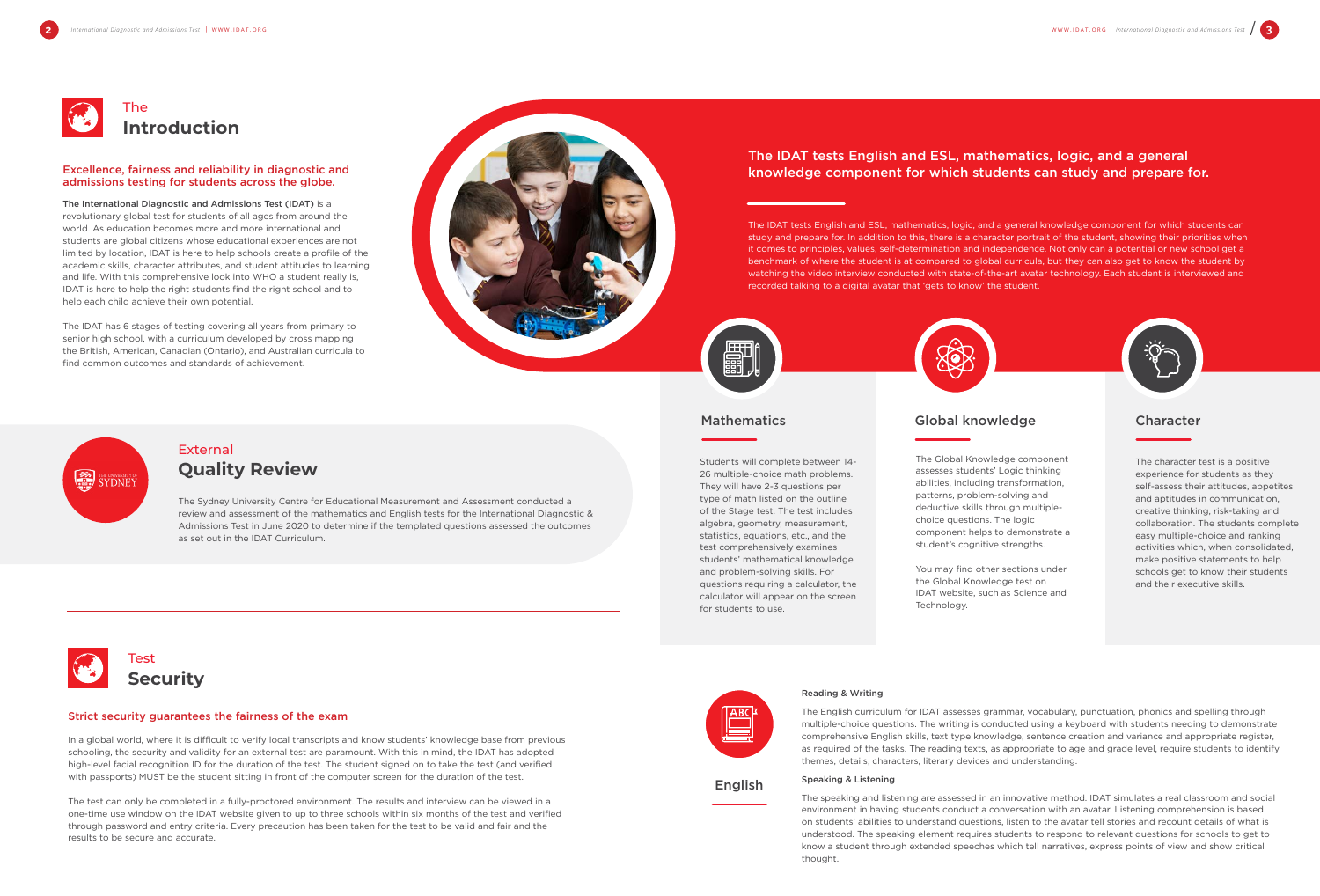





Through global benchmarking, external validation and mapping exercises, the IDAT will meet the needs of students and schools across the globe who endeavour for excellence in education.

While there is never a perfect assessment for all situations, the IDAT is a comprehensive way to get to know students and to help schools help students. It is committed to giving back to education through research, scholarships and advancement. The IDAT allows students and schools to assist and create supported learning from the first day. It really is 'where excellence begins'.



Each student is interviewed and recorded talking to a digital avatar that 'gets to know' the student. This allows IDAT to assess speaking skills and listening comprehension while allowing the new schools to see the attitude, demeanour and energy of each student in a non-threatening environment.

All students are scanned using up-to-date, secure facial recognition software. The IDAT testing system, website and database are maintained on high security servers, which are backed up and secured with the latest technology to ensure that every possible measure is taken to secure data and protect the integrity of the test against outsiders corrupting results.



As a global sponsor for the IB conferences in 2019, IDAT has been listening to their IB school partners and as a response has created a specific IB Diploma entry assessment.

While much of the IB program requirements mirror the global needs of a Year 10 student, there are specific attributes of an IB student that create success in this globally recognised program. From this, we have created a test that is just for IB Diploma entry.

The IDAT for IB goes further than an assessment of academic skills, knowledge and character. The IDAT for IB also evaluates critical thinking skills in terms of ability to analyse, reflect and express critical thought.





Tests can be booked easily and conveniently online through our portal or through partner schools. Results are typically available within two working days of testing, and students can review results and send interviews to their schools at that time.

The registration and booking process for students is fast, convenient and reliable as IDAT seeks to make things as simple as possible in this fast-paced global world.



The IDAT test is presented at random from a large pool of questions. No student will receive the same test twice. The test is updated every four months, so the material is always fresh, up-to-date and relevant for modern schools.

IDAT helps students to prepare so that there are no 'unknowns' about the test, as the IDAT seeks to accurately portray not only proficiencies but also how well a student can prepare and study for a test. As our security is onerous, we provide schools with the assurance that only the student registered to take the test is participating on test day without assistance, aid or unfair advantage.



State-of-the-art technology

## High efficiency of booking and results

Test updated every 4 months

IDAT submits the test to rigorous scrutiny from external parties and partners to ensure the levels are appropriate to grades and years across the globe. The IDAT Academic and Academic Integrity Council is a team of experts in international education who seek to guide the IDAT's strategic and global direction.



The world may be in lockdown, but your admissions team does not need to be. The IDAT Secure 360 allows students to take a fully-proctored admissions and diagnostic test in their homes. It is an innovative and secure way of moving forward while the rest of the world is still on pause.

# High quality academic support

### Take the test in a safe, healthy home environment



Two cameras will monitor the room where the test is being taken. The cameras will be the computer webcam and a mobile phone. Both cameras will record while the student is taking the test, and the IDAT proctor can monitor both cameras at the same time. Before the test, the IDAT IT team will help to set up the computer and the mobile phone. The computer webcam will face the student taking the exam. The mobile phone will need to be set up behind the student.

The IDAT IT team will double-check the cameras and the testing system before the student starts the test; both sound and video will be recorded, and the recording will be kept on the server for three months.

> **Conference Exhibitor & Sponsor**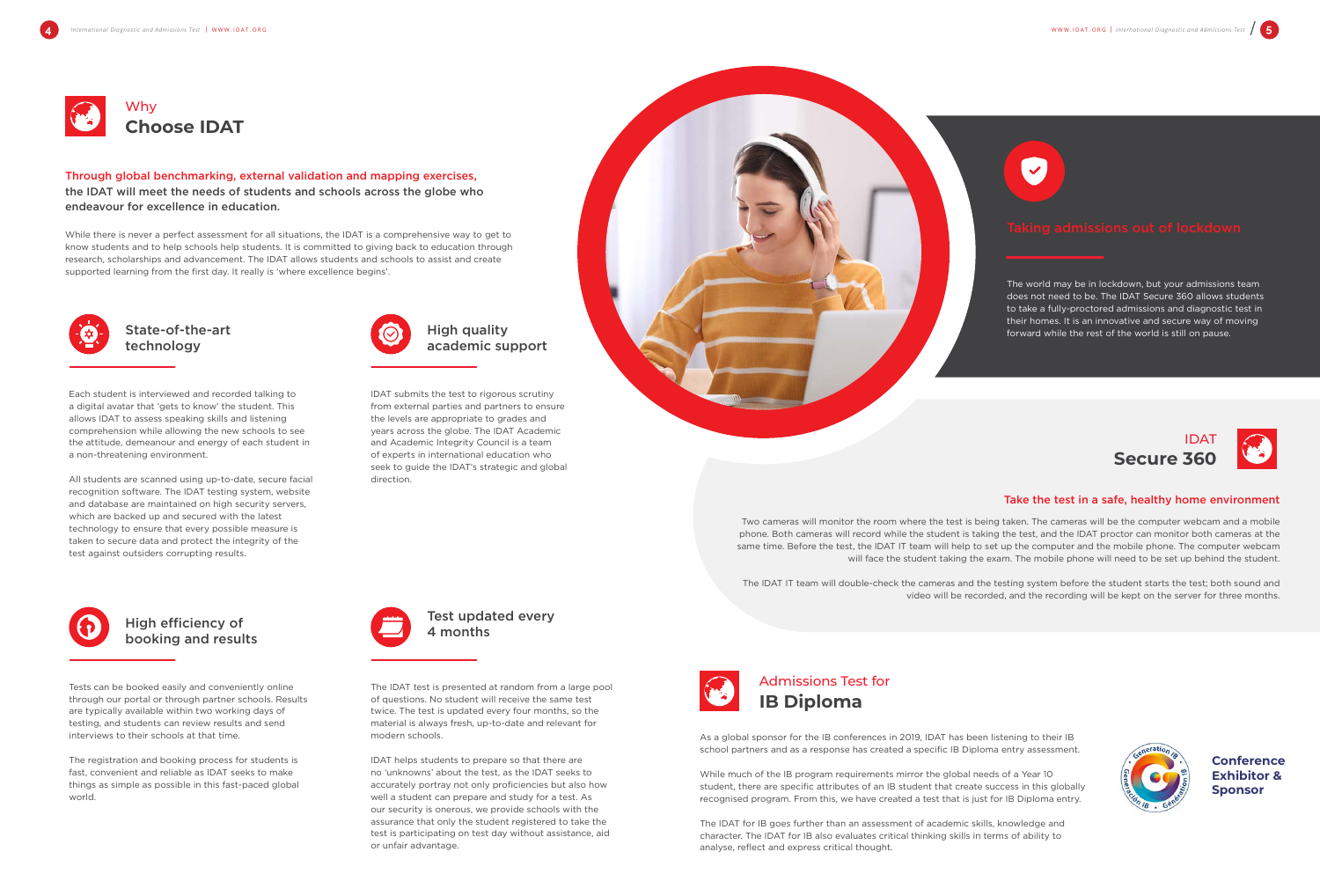# IDAT for **Scholarship Students**



# Research in **Academics**



The International Diagnostic and Admissions Test for Scholarship Students (IDATSS) is a unique and comprehensive way for schools to assess the academics, character, and critical thinking skills of students applying for scholarships.







The UK National Curriculum, the US Common Core, the Australia National Curriculum and the Ontario Curriculum all contribute to the expected outcomes assessed by the IDAT as no one curriculum can cover it all. For IDAT to fulfil its requirements in terms of aims and outcomes, including benchmark statements, graduate attributes, national qualifications, or professional accreditation needs, test developers mapped commonalities across these curricula to the IDAT outcomes in mathematics and English. The similarities across curricula were then used to guide the creation of an IDAT curriculum which assesses students from around the globe, no matter where they have studied in the past.

## GLOBAL CURRICULUM







Available everywhere (even securely in-home with IDAT Secure 360)



can use the sections and parts of the test they want to use



and critical thinking, not just academics



Professor of Educational Research in the Department of Curriculum, Foundations, C.Amelia Davis earned her Ph.D. in Educational Psychology and Research with a focus on Education at the University of Tennessee in 2012. She also has a Master of Education in Education and TESOL.

Her research interests focus on qualitative research in education, particularly research involving school push-out, youths transitioning as learners, instructional strategies for education, and ethical practice. She is also interested in assumptions and knowledge claims made regarding adult basic education in student populations. She has an ardent interest in qualitative research methodology, including critical ethnography, performance ethnography, narrative, and discourse analysis.



## Sections Available for Schools to Choose from:

- **Brand** English Grammar and Vocabulary
- **C** English Reading
- **B** English Writing
- **Mathematics**
- Character Self-Assessment
- Critical Thinking
- Science & Technology
- **O** Logic

C. Amelia Davis, Ph.D. Professor of Educational Research

## IDAT has a focus on research and development in education, which is why C. Amelia Davis, Ph.D. was commissioned in 2020 to map the common outcomes of four international curricula.

"IDAT's curriculum-informed diagnostic testing, which is benchmarked to ensure levels are appropriate to the student's current grade and the ability to assess critical thinking skills of applicants, has given us a reliable and comprehensive assessment of our scholarship applicants in a completely online environment."



Brad Fry, Principal Tintern Grammar, Ringwood, VIC Australia

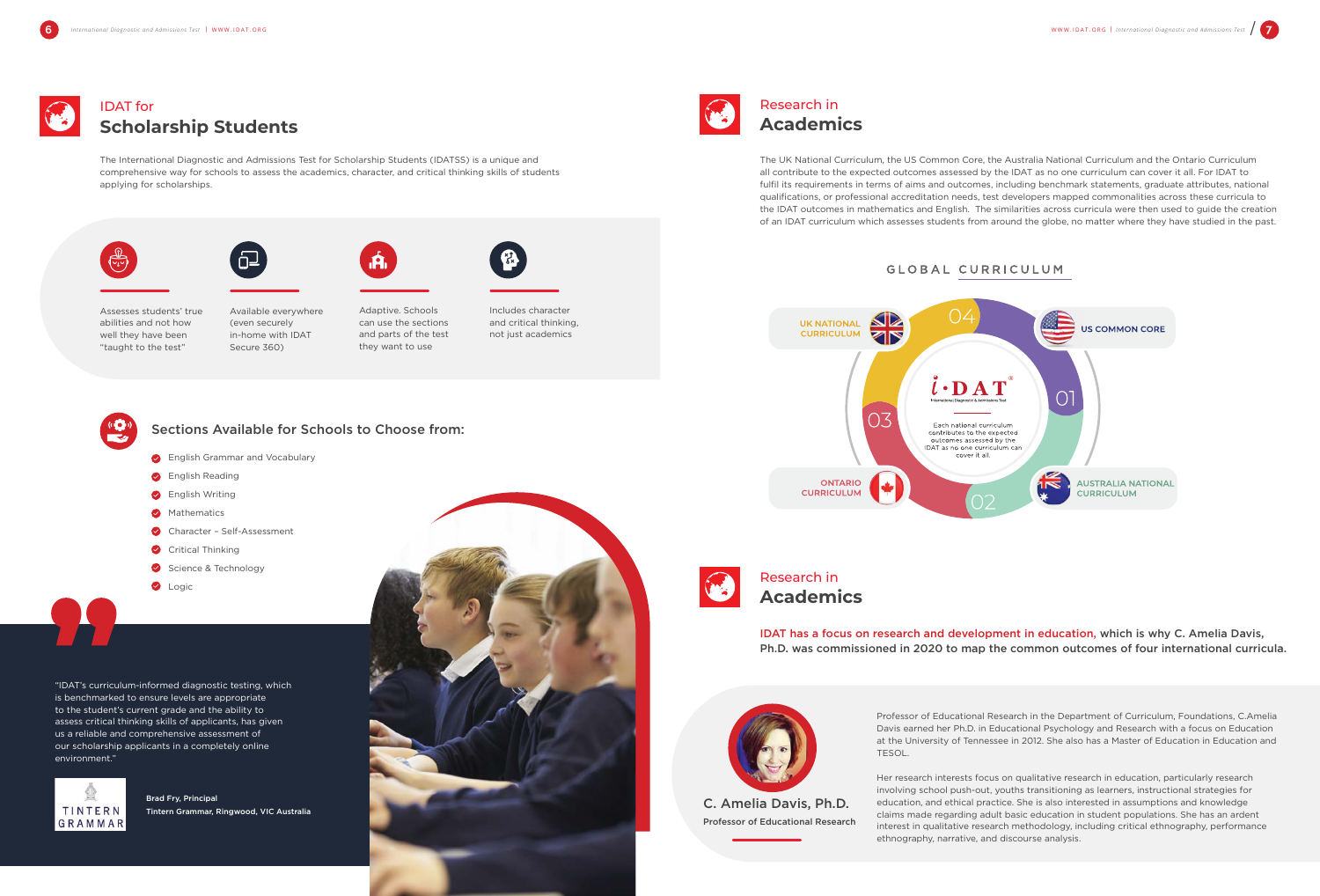Our success is based on our integrity, reliability and security





CEO of NEAS Director of CEMA at the University of Sydney



Partner at Edified, an Australianbased education industry consulting firm that provides strategic consulting, solutions and results-driven projects for universities and organisations across the Asia-Pacific region.

Reviewed by CEMA of The Integrated with





IDAT partners with **Conference Premier Sponsor** product/service











CEO of IDAT



Dr. Patrick Pheasant Professor Jim Tognolini

Alison Taylor

Chief Operating Officer, Centre of Excellence for Quantum Computation and Communication Technology, University of New South Wales



Scott Spragg

Chief Global Enrollment Officer, Amerigo Education



Heidi Reid **Nation 2018** Alison Taylor **National Dr. Aleksandr Voninski** 



**Academic & Integrity Council**

> Global Commitment to **Quality and Partnership**









We're sponsoring The PIEoneer Awards 2022 Celebrating innovation and achievement in global education pieoneerawards.com

Corporate member



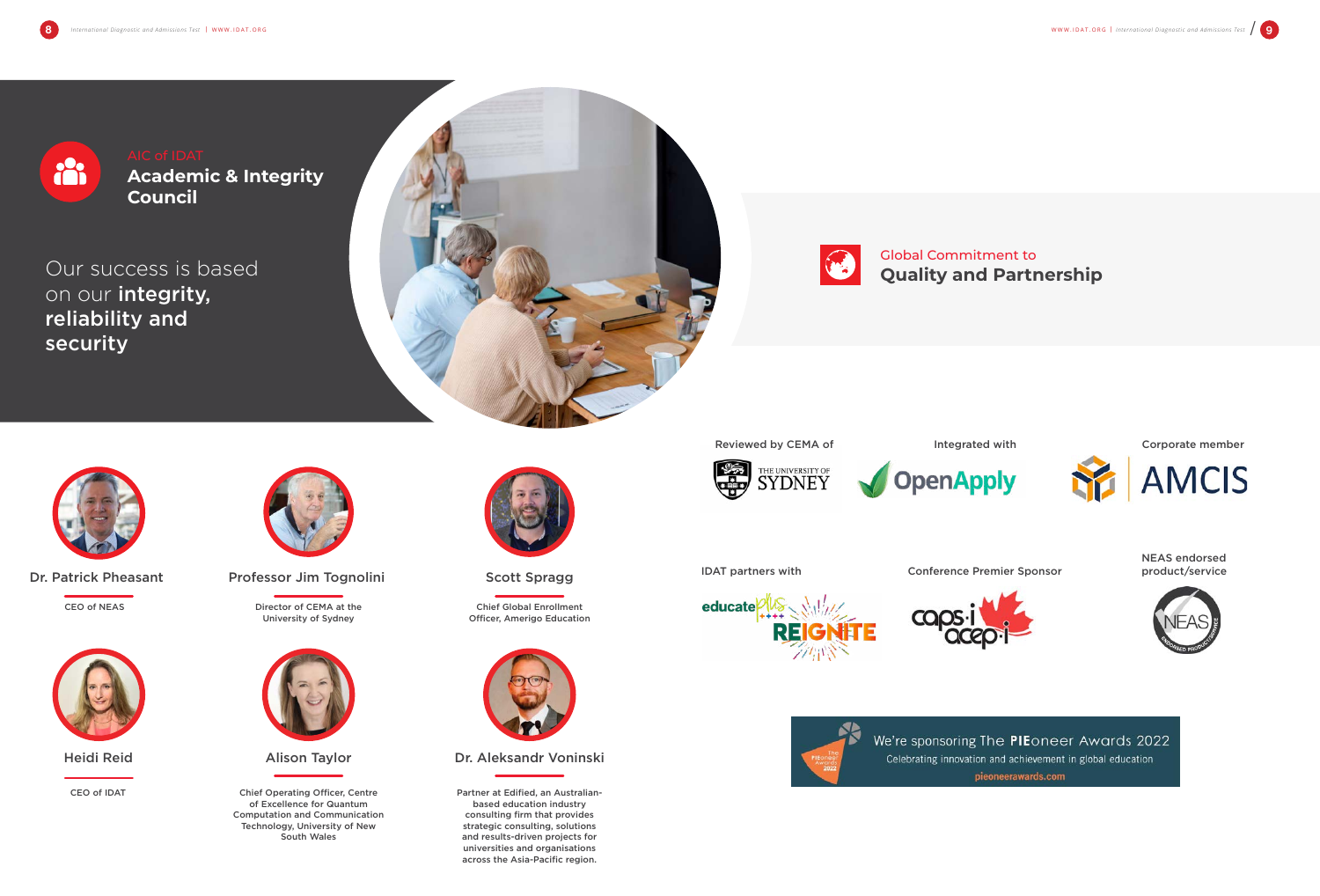| Test stages                     | STAGE                                                                                                                                                                                                                                                                      | STAGE 2                                                                                                                                                                                                                                                                         | STAGE $3^{\circ}$                                                                                                                                                                                                                                                                                                                                              | STAGE 4                                                                                                                                                                                                                                                                                                                     | STAGE 5                                                                                                                                                                                                                                                                                                                                                                          | STAGE 6                                                                                                                                                                                                                                                                                                                                                                                                                                                                                  |
|---------------------------------|----------------------------------------------------------------------------------------------------------------------------------------------------------------------------------------------------------------------------------------------------------------------------|---------------------------------------------------------------------------------------------------------------------------------------------------------------------------------------------------------------------------------------------------------------------------------|----------------------------------------------------------------------------------------------------------------------------------------------------------------------------------------------------------------------------------------------------------------------------------------------------------------------------------------------------------------|-----------------------------------------------------------------------------------------------------------------------------------------------------------------------------------------------------------------------------------------------------------------------------------------------------------------------------|----------------------------------------------------------------------------------------------------------------------------------------------------------------------------------------------------------------------------------------------------------------------------------------------------------------------------------------------------------------------------------|------------------------------------------------------------------------------------------------------------------------------------------------------------------------------------------------------------------------------------------------------------------------------------------------------------------------------------------------------------------------------------------------------------------------------------------------------------------------------------------|
| Year of Study                   | Year 1-2 (UK)/<br>Kindy-1st Grade (USA)                                                                                                                                                                                                                                    | Year 3-4 (UK)/<br>2nd-3rd Grade (USA)                                                                                                                                                                                                                                           | Year 5-6 $(UK)$<br>4th-5th Grade (USA)                                                                                                                                                                                                                                                                                                                         | Year 7-8 (UK)/<br>6th-7th Grade (USA)                                                                                                                                                                                                                                                                                       | Year 9-10 (UK)/<br>8th-9th Grade (USA)                                                                                                                                                                                                                                                                                                                                           | Year 11-12 (UK)/<br>10th-11th Grade (USA)                                                                                                                                                                                                                                                                                                                                                                                                                                                |
| Total test time                 | 115 Minutes                                                                                                                                                                                                                                                                | 130 Minutes                                                                                                                                                                                                                                                                     | 145 Minutes                                                                                                                                                                                                                                                                                                                                                    | 150 Minutes                                                                                                                                                                                                                                                                                                                 | 175 Minutes                                                                                                                                                                                                                                                                                                                                                                      | 180 Minutes                                                                                                                                                                                                                                                                                                                                                                                                                                                                              |
| English<br>Reading & Writing    | • Reading comprehension of<br>short stories with pictures for<br>detail.<br>• Write a narrative<br>• Explain a process<br>• Punctuation & Capitalisation<br>• Parts of speech<br>• Past & Present tense<br>• Everyday & High-Frequency<br>words<br>· Spelling<br>• Phonics | • Comprehension of short<br>stories for detail and main<br>idea<br>• Write a narrative using<br>compound and simple<br>sentences<br>• Apostrophes & Question<br>Marks<br>• Parts of Speech<br>· Suffixes, Prefixes & High-<br><b>Frequency Words</b><br>• Phonics<br>• Spelling | • Reading comprehension for<br>information, summary and<br>purpose<br>• Text types: procedures,<br>narratives, explanatory and<br>argumentative<br>• Complex sentences<br>• Commas<br>• Direct & indirect speech<br>• Modals & phrases<br>• Verb tenses (present, past,<br>future, perfect & passive)<br>• Idioms, Noun phrases, & Root<br>Words<br>• Spelling | • Reading and critically comparing two<br>similar texts<br>• Reading for theme, summary, purpose<br>and point of view<br>• Text types: explanatory,<br>argumentative and informative<br>• Paragraph constructions and varied<br>sentence types<br>• Nuance words and infrequent<br>vocabulary<br>• Spelling of longer words | • Reading to compare and contrast<br>• Reading for comprehension and<br>point of view<br>• Reading and evaluating classical<br>writing and literary devices<br>• Text types: explanatory,<br>argumentative and informative<br>• Colons & Semi-Colons<br>• Paragraphs, linking words and flow<br>in writing<br>• Refined vocabulary<br>· Idioms, euphemisms & slang<br>• Spelling | • Reading complex and challenging texts<br>for comprehension<br>• Identifying literary themes, central ideas<br>and literary devices in classical writing<br>• Text types: explanatory, informative and<br>personal recounts<br>• Writing scientific processes and<br>procedures and personal recounts<br>• Paragraphs, sentence variety, linking<br>words and flow of longer written pieces<br>• Decoding, nuances, unknown words and<br>parts of speech<br>• Spelling and self-editing |
| English<br>Listening & Speaking | • Interview Questions<br>• Listening to and retelling<br>stories<br>• Telling stories                                                                                                                                                                                      | • Formal Interview Questions<br>• Listening to and retelling<br>stories with detail<br>• Telling stories                                                                                                                                                                        | • Formal Interview Questions<br>• Show interest in detail in<br>interview answers<br>• Listen to and summarise a<br>short story with details                                                                                                                                                                                                                   | • Formal Interview Questions<br>• Listening to information and relating<br>to self in spoken response<br>• Extended speaking about their<br>strengths                                                                                                                                                                       | • Formal Interview Questions<br>• Responding to and giving opinions<br>and points of view<br>• Listening to imagery and description<br>for details<br>• Spoken descriptions with imagery                                                                                                                                                                                         | • Formal Interview Questions<br>• Speaking about a controversial topic<br>with reasoning                                                                                                                                                                                                                                                                                                                                                                                                 |
| <b>Mathematics</b>              | • Geometry<br>• Measurement - Time<br>• Measurement - Length<br>• Patterns & Place Value<br>• Addition & Subtraction<br>• Fractions & Decimals<br>• Statistics                                                                                                             | • Problem Solving<br>• 2D Geometry<br>• Angles<br>• Measurement - Time<br>• Measurement - Length<br>• Addition & Subtraction<br>• Multiplication & Division<br>• Fractions & Decimals                                                                                           | • 3D Geometry<br>• 2D Geometry<br>• Angles<br>• Measurement - Length & Space<br>• Numbers - Place Value<br>• Addition & Subtraction<br>• Multiplication & Division<br>• Fractions<br>• Decimals                                                                                                                                                                | • Addition<br>• Division<br>• Algebra<br>• Integers - Ordering<br>• Decimals<br>• Fractions<br>• Subtraction<br>• Multiplication<br>• Problem Solving<br>• Measurement & Geometry                                                                                                                                           | • Equations<br>• Patterns & Algebra<br>• Lines & Polygons<br>• Transformation<br>• Chance, Rate & Ration<br>• Fractions & Decimals<br>• Algebraic Fractions<br>• Whole Numbers<br>• Area & Volume<br>• Time & Scale<br>• Means, Graphs & Tables                                                                                                                                  | • Pythagoras & Right-Angled Triangles<br>• Sine & Cosine Rules<br>• Area of Triangles<br>• Arithmetic Sequence<br>• Geometric Sequence<br>• Trigonometric Sequence<br>• Binomial Theorem<br>• Real & Complex Number (Imaginary)<br>• Conjugate Complex Numbers<br>• Operations of Complex Numbers<br>• Matrices<br>• Probability                                                                                                                                                         |
| <b>Global knowledge</b>         | • Logic - IQ style testing of patterns, space and problem solving.<br>• Science*<br>$\cdot$ Technology*<br>• * (please go to www.idat.org for up-to-date topics to prepare)                                                                                                |                                                                                                                                                                                                                                                                                 |                                                                                                                                                                                                                                                                                                                                                                |                                                                                                                                                                                                                                                                                                                             |                                                                                                                                                                                                                                                                                                                                                                                  |                                                                                                                                                                                                                                                                                                                                                                                                                                                                                          |
| <b>Character</b>                | Self-awareness<br>• Risk-taking, Adaptation & Resiliency                                                                                                                                                                                                                   | • Creativity & Problem Solving<br>• Communication & Empathy                                                                                                                                                                                                                     |                                                                                                                                                                                                                                                                                                                                                                |                                                                                                                                                                                                                                                                                                                             |                                                                                                                                                                                                                                                                                                                                                                                  |                                                                                                                                                                                                                                                                                                                                                                                                                                                                                          |



| STAGE $6$ |  |
|-----------|--|
|           |  |

# TEST FORMAT